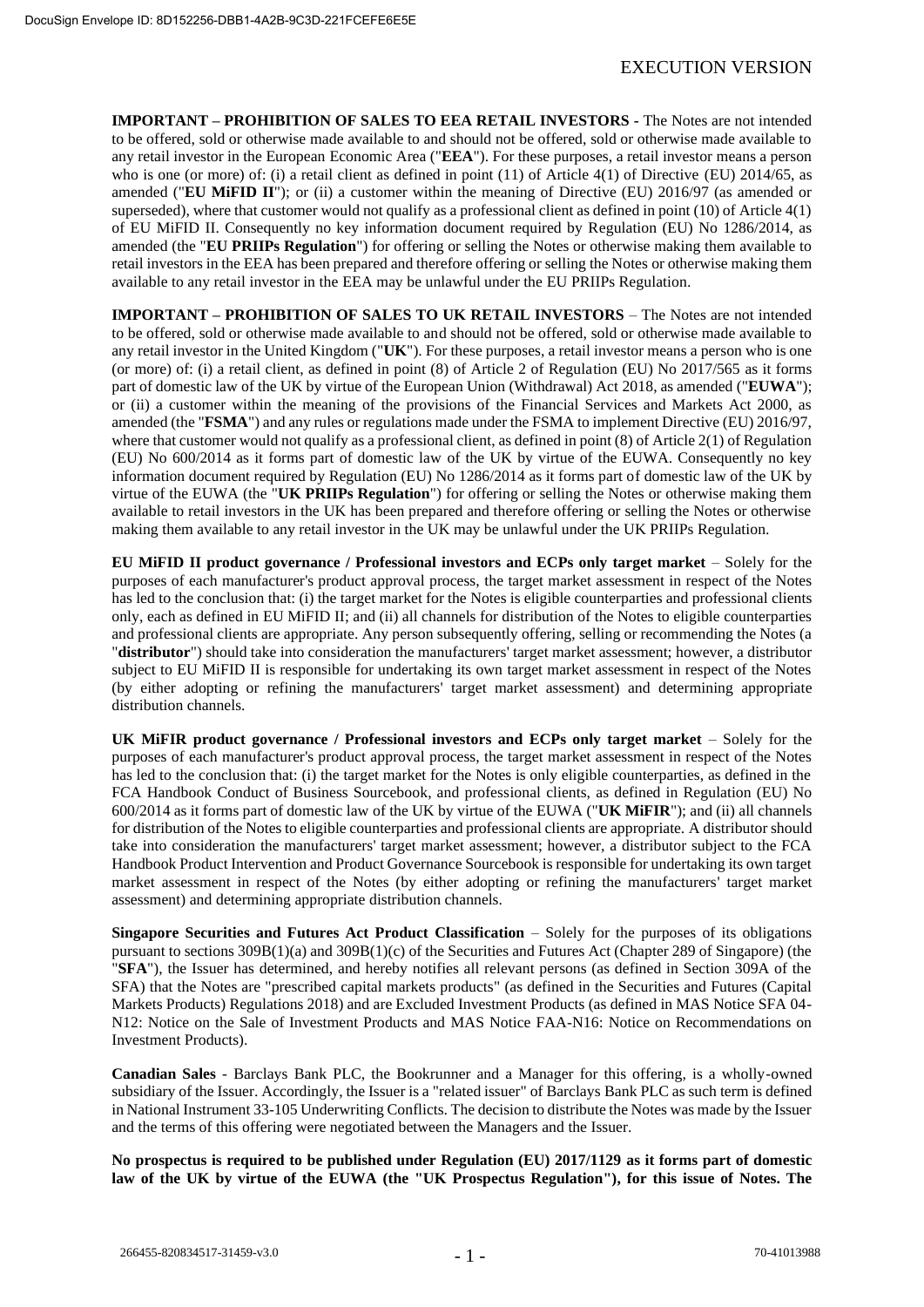**Financial Conduct Authority, in its capacity as competent authority under the UK Prospectus Regulation has neither approved nor reviewed the information contained in this Pricing Supplement.**

## **Pricing Supplement dated 18 March 2021**

## **BARCLAYS PLC**

Legal entity identifier (LEI): 213800 LBQA 1Y9L22JB70

Issue of EUR 1,000,000,000 1.125 per cent. Fixed Rate Resetting Subordinated Callable Notes due 2031

### under the **£60,000,000,000 Debt Issuance Programme**

### **PART A – CONTRACTUAL TERMS**

Terms used herein shall be deemed to be defined as such for the purposes of the Terms and Conditions of the Notes (the "**Conditions**") set forth in the base prospectus dated 11 March 2021 (the "**Base Prospectus**"). This document constitutes the Pricing Supplement of the Notes described herein and must be read in conjunction with the Base Prospectus.

Full information on the Issuer and the offer of the Notes described herein is only available on the basis of the combination of this Pricing Supplement and the Base Prospectus. The Base Prospectus and this Pricing Supplement have been published on the website of the Regulatory News Service operated by the London Stock Exchange a[t http://www.londonstockexchange.com/exchange/news/market-news/market-news-home.html.](http://www.londonstockexchange.com/exchange/news/market-news/market-news-home.html)

| 1.  | (i)                               | Issuer:                                                  | <b>Barclays PLC</b>                                                                                                                                           |
|-----|-----------------------------------|----------------------------------------------------------|---------------------------------------------------------------------------------------------------------------------------------------------------------------|
| 2.  | (i)                               | Series Number:                                           | 254                                                                                                                                                           |
|     | (ii)                              | Tranche Number:                                          | 1                                                                                                                                                             |
|     | (iii)                             | Date on which the Notes become<br>fungible:              | Not Applicable                                                                                                                                                |
| 3.  | Specified Currency or Currencies: |                                                          | Euro ("EUR")                                                                                                                                                  |
| 4.  |                                   | <b>Aggregate Nominal Amount:</b>                         | EUR 1,000,000,000                                                                                                                                             |
| 5.  | <b>Issue Price:</b>               |                                                          | 99.609 per cent. of the Aggregate Nominal Amount                                                                                                              |
| 6.  | (i)                               | <b>Specified Denominations:</b>                          | EUR 100,000 and integral multiples of EUR 1,000 in<br>excess thereof                                                                                          |
|     | (ii)                              | <b>Calculation Amount:</b>                               | EUR 1,000                                                                                                                                                     |
| 7.  | (i)                               | <b>Issue Date:</b>                                       | 22 March 2021                                                                                                                                                 |
|     | (ii)                              | <b>Interest Commencement Date:</b>                       | <b>Issue Date</b>                                                                                                                                             |
| 8.  | <b>Maturity Date:</b>             |                                                          | 22 March 2031                                                                                                                                                 |
| 9.  | <b>Interest Basis:</b>            |                                                          | <b>Reset Notes</b>                                                                                                                                            |
|     |                                   |                                                          | (see paragraph 15 below)                                                                                                                                      |
| 10. | Redemption/Payment Basis:         |                                                          | Subject to any purchase and cancellation or early<br>redemption, the Notes will be redeemed on the Maturity<br>Date at 100 per cent. of their nominal amount. |
| 11. | Change                            | of<br>Interest<br><b>or</b><br>Redemption/Payment Basis: | Not Applicable                                                                                                                                                |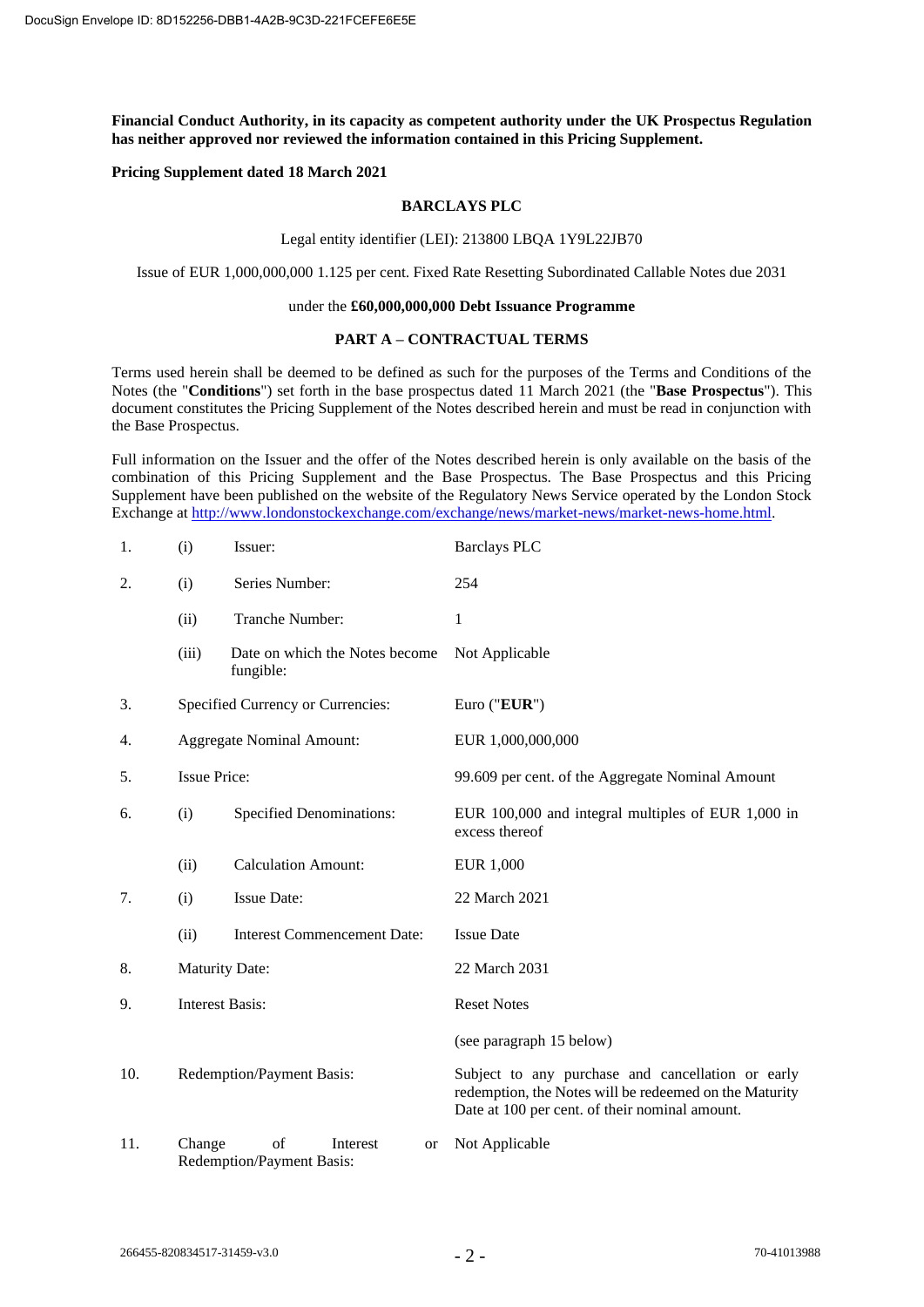| 12. | Call Options:                |                                      |                                                                    | <b>Issuer Call</b>                                                                                                               |
|-----|------------------------------|--------------------------------------|--------------------------------------------------------------------|----------------------------------------------------------------------------------------------------------------------------------|
| 13. | (i)                          | Status of the Notes:                 |                                                                    | Tier 2 Capital Notes                                                                                                             |
|     | (ii)                         |                                      | Date approval for issuance of<br>Notes obtained:                   | 24 February 2021                                                                                                                 |
|     |                              |                                      | PROVISIONS RELATING TO INTEREST (IF ANY) PAYABLE                   |                                                                                                                                  |
| 14. |                              |                                      | <b>Fixed Rate Note Provisions</b>                                  | Not Applicable                                                                                                                   |
| 15. | <b>Reset Note Provisions</b> |                                      |                                                                    | Applicable                                                                                                                       |
|     | (i)                          |                                      | Initial Rate of Interest:                                          | 1.125 per cent. per annum, payable in arrear on each<br>Interest Payment Date up to and including the First<br><b>Reset Date</b> |
|     | (ii)                         |                                      | Interest Payment Date(s):                                          | 22 March in each year up to and including the Maturity<br>Date, commencing on 22 March 2022                                      |
|     | (iii)                        |                                      | Fixed Coupon Amount up to (but<br>excluding) the First Reset Date: | EUR 11.25 per Calculation Amount                                                                                                 |
|     | (iv)                         |                                      | Broken Amount(s):                                                  | Not Applicable                                                                                                                   |
|     | (v)                          |                                      | <b>Reset Reference Rate:</b>                                       | Mid-Swap Rate                                                                                                                    |
|     | (vi)                         | <b>First Reset Date:</b>             |                                                                    | 22 March 2026                                                                                                                    |
|     | (vii)                        | Day Count Fraction:                  |                                                                    | Actual/Actual (ICMA)                                                                                                             |
|     | (viii)                       | Reset Date(s):                       |                                                                    | The First Reset Date                                                                                                             |
|     | (ix)                         |                                      | Mid-Swap Rate:                                                     | Single Mid-Swap Rate                                                                                                             |
|     |                              | (a)                                  | Mid-Swap Maturity:                                                 | Six-month                                                                                                                        |
|     |                              | (b)                                  | Mid-Swap Floating Leg<br><b>Benchmark Rate:</b>                    | <b>EURIBOR</b>                                                                                                                   |
|     |                              | (c)                                  | <b>Relevant Screen Page:</b>                                       | Reuters Screen page "ICESWAP2"                                                                                                   |
|     |                              | (d)                                  | Reset Margin:                                                      | $+1.550$ per cent. per annum                                                                                                     |
|     | (x)                          |                                      | Reference Bond Rate:                                               | Not Applicable                                                                                                                   |
|     | (xi)                         | <b>Sterling Reference Bond Rate:</b> |                                                                    | Not Applicable                                                                                                                   |
|     | (xii)                        | U.S. Treasury Rate:                  |                                                                    | Not Applicable                                                                                                                   |
|     | (xiii)                       | Reference Banks:                     |                                                                    | As per the Conditions                                                                                                            |
|     | (xiv)                        | <b>Reset Determination Dates:</b>    |                                                                    | The second Business Day prior to the First Reset Date                                                                            |
|     | (xv)                         | Minimum Rate of Interest:            |                                                                    | Zero                                                                                                                             |
|     | (xvi)                        |                                      | Maximum Rate of Interest:                                          | Not Applicable                                                                                                                   |
|     | (xvii)                       |                                      | <b>Business Day Convention:</b>                                    | No Adjustment                                                                                                                    |
|     | (xviii)                      | Additional Business Centre(s):       |                                                                    | Not Applicable                                                                                                                   |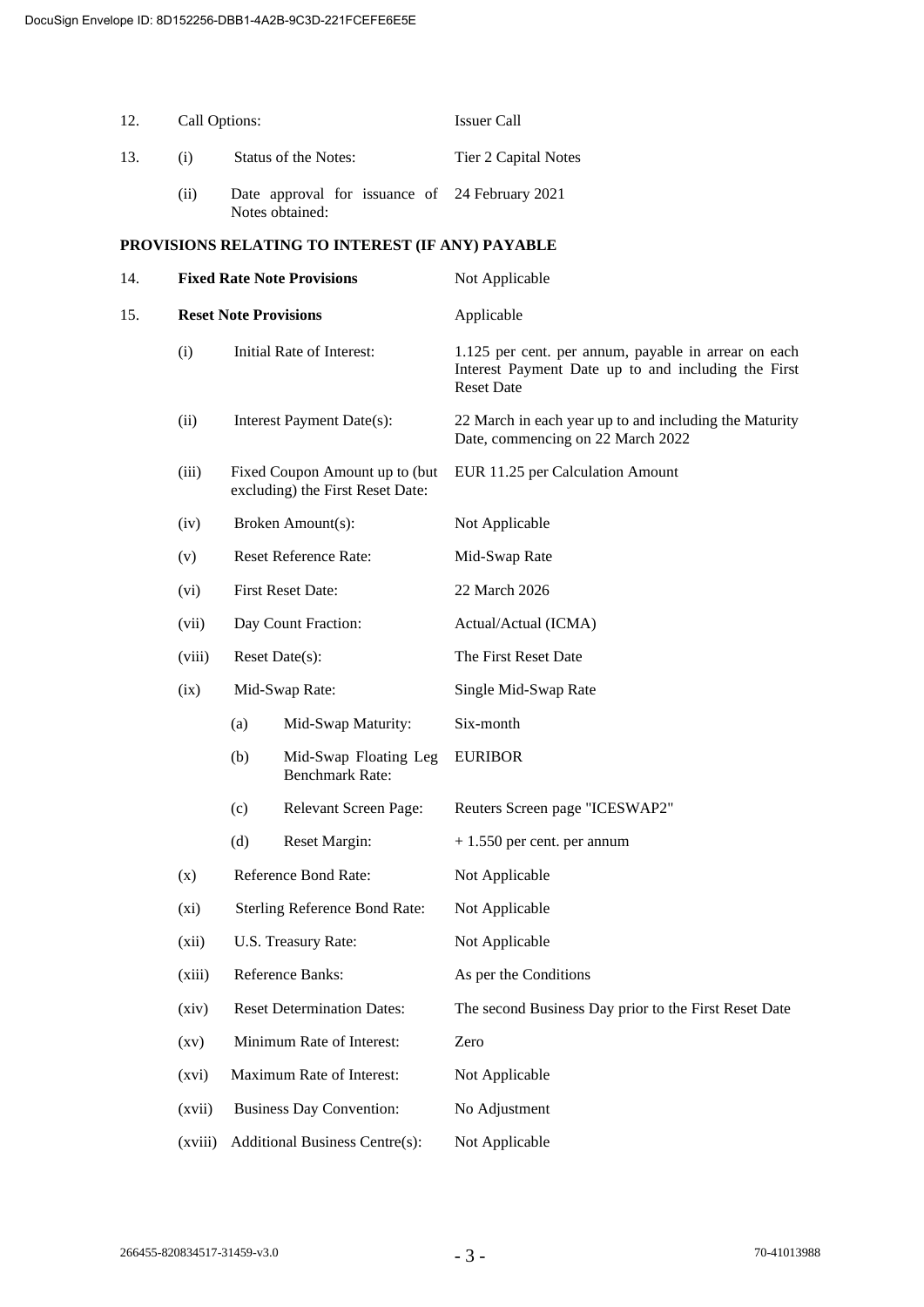|                                                   | (xix)                                                                                              | <b>Reset Determination Time:</b>                               | As per the Conditions                                                                                                                                   |
|---------------------------------------------------|----------------------------------------------------------------------------------------------------|----------------------------------------------------------------|---------------------------------------------------------------------------------------------------------------------------------------------------------|
|                                                   | $(\mathbf{X}\mathbf{X})$                                                                           | <b>Agent Bank:</b>                                             | The Bank of New York Mellon, London Branch                                                                                                              |
| 16.                                               |                                                                                                    | <b>Floating Rate Note Provisions</b>                           | Not Applicable                                                                                                                                          |
| 17.                                               |                                                                                                    | <b>Zero Coupon Note Provisions</b>                             | Not Applicable                                                                                                                                          |
| <b>PROVISIONS RELATING TO REDEMPTION</b>          |                                                                                                    |                                                                |                                                                                                                                                         |
| 18.                                               | <b>Call Option</b>                                                                                 |                                                                | Applicable                                                                                                                                              |
|                                                   | (i)                                                                                                | Optional<br>Redemption $Date(s)$<br>(Call):                    | 22 March 2026                                                                                                                                           |
|                                                   | (ii)                                                                                               | Optional Redemption Amount<br>(Call):                          | EUR 1,000 per Calculation Amount                                                                                                                        |
|                                                   | (iii)                                                                                              | Make Whole Redemption Price:                                   | Not Applicable                                                                                                                                          |
|                                                   | (iv)                                                                                               | Redeemable in part:                                            | Not Applicable                                                                                                                                          |
|                                                   | (v)                                                                                                | Notice period:                                                 | Minimum period: 15 days                                                                                                                                 |
|                                                   |                                                                                                    |                                                                | Maximum period: 60 days                                                                                                                                 |
| 19.                                               | Optional<br>Notes only):                                                                           | Redemption<br>Amount<br>(Regulatory Event) (for Tier 2 Capital | EUR 1,000 per Calculation Amount                                                                                                                        |
| 20.                                               | Early Redemption Amount (Tax):                                                                     |                                                                | EUR 1,000 per Calculation Amount                                                                                                                        |
| 21.                                               | Optional Redemption Amount (Loss<br>Absorption Disqualification Event) (for<br>Senior Notes only): |                                                                | Not Applicable                                                                                                                                          |
| 22.                                               |                                                                                                    | Final Redemption Amount of each Note:                          | Subject to any purchase and cancellation or early<br>redemption, the Notes will be redeemed on the Maturity<br>Date at EUR 1,000 per Calculation Amount |
| 23.                                               |                                                                                                    | <b>Early Termination Amount:</b>                               | As per the Conditions                                                                                                                                   |
| <b>GENERAL PROVISIONS APPLICABLE TO THE NOTES</b> |                                                                                                    |                                                                |                                                                                                                                                         |

| 24. | Form of Notes:                                                                                             | <b>Registered Notes:</b>                                                                                                                                                     |  |
|-----|------------------------------------------------------------------------------------------------------------|------------------------------------------------------------------------------------------------------------------------------------------------------------------------------|--|
|     |                                                                                                            | Unrestricted Global Certificate exchangeable for<br>Unrestricted Individual Certificates in the limited<br>circumstances described in the Unrestricted Global<br>Certificate |  |
| 25. | New Global Note:                                                                                           | N <sub>0</sub>                                                                                                                                                               |  |
| 26. | Additional Financial Centre(s) or other Not Applicable<br>special provisions relating to payment<br>dates: |                                                                                                                                                                              |  |
| 27. | Talons for future Coupons to be attached No<br>to Definitive Notes:                                        |                                                                                                                                                                              |  |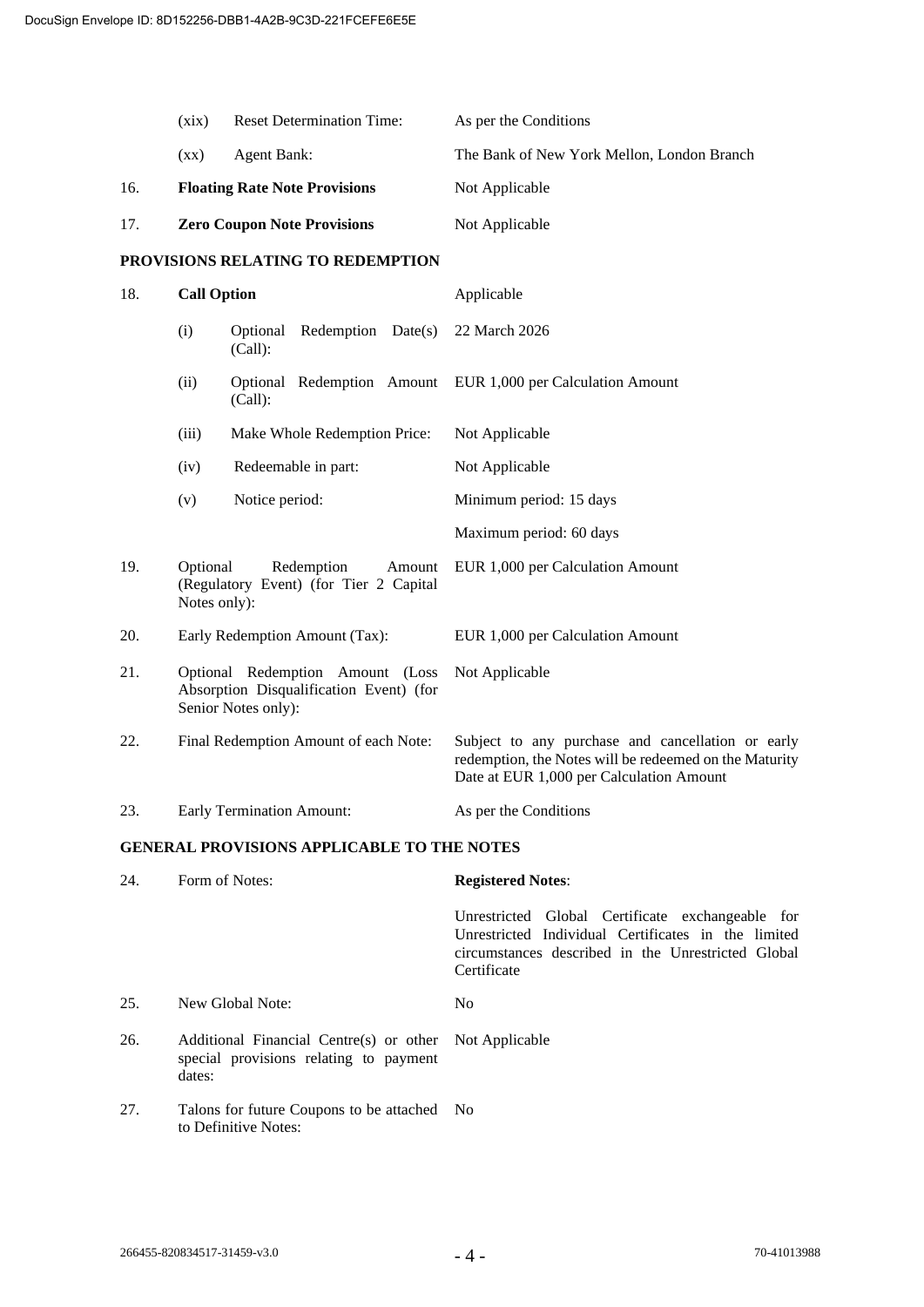28. Amendments, replacements or further supplements to the Conditions: Not Applicable

# **SIGNED** on behalf of **BARCLAYS PLC**:

DocuSigned by:  $\mathsf{M}$ By: ...........................................................................

Duly authorised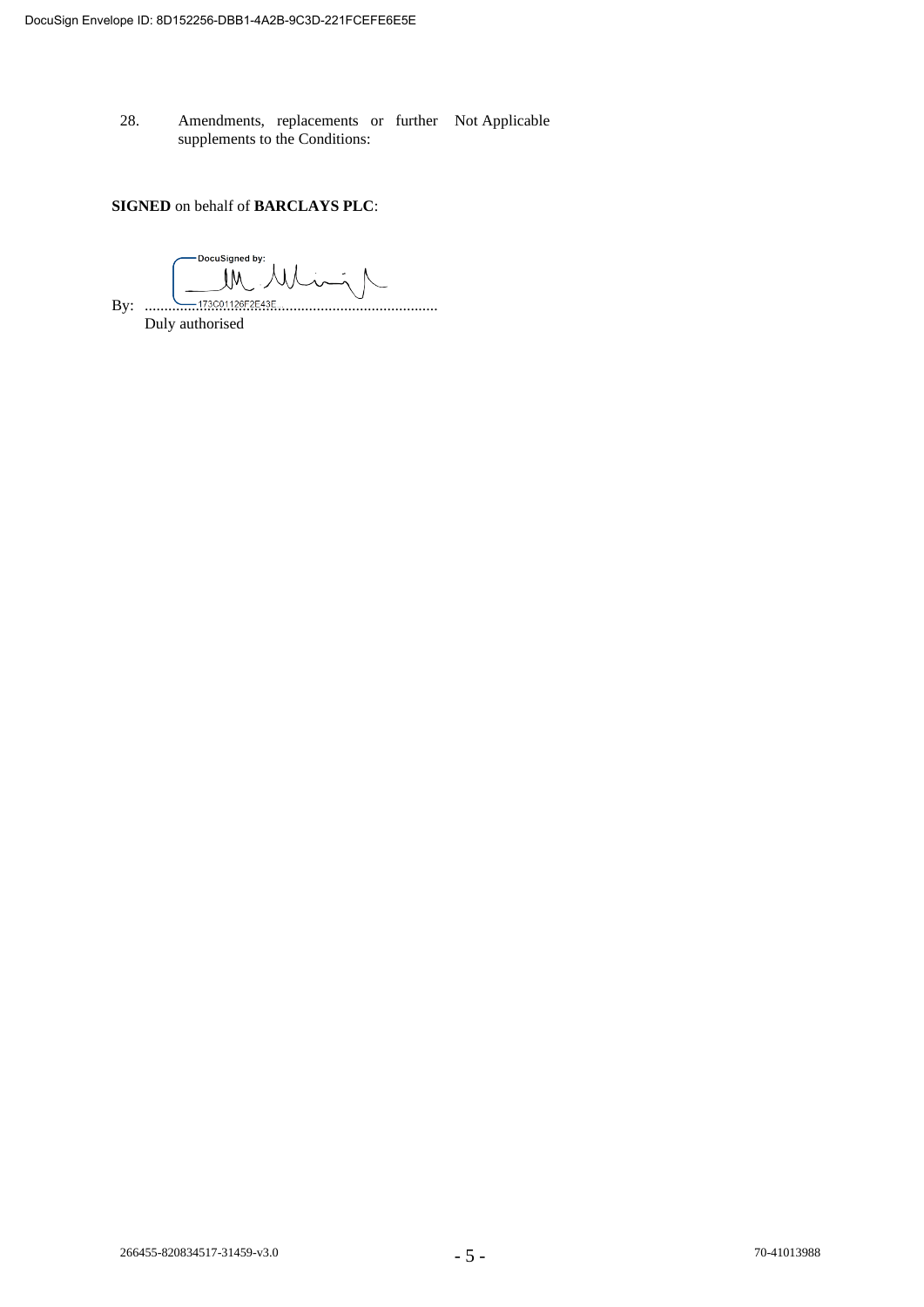## **PART B – OTHER INFORMATION**

## 1. **LISTING**

| (i)  | Listing and admission to trading:            | Application is expected to be made by the Issuer (or on<br>its behalf) for the Notes to be admitted to trading on the<br>International Securities Market of the London Stock<br>Exchange with effect on or about the Issue Date. |
|------|----------------------------------------------|----------------------------------------------------------------------------------------------------------------------------------------------------------------------------------------------------------------------------------|
| (ii) | Estimate of total expenses related GBP 5,515 |                                                                                                                                                                                                                                  |

to admission to trading:

# 2. **RATINGS**

Ratings: The Notes to be issued are expected to be rated:

S&P Global Ratings UK Limited ("**Standard & Poor's**"): BB+

Moody's Investors Service Ltd. ("**Moody's**"): Baa3

Fitch Ratings Limited ("**Fitch**"): BBB+

Each of Moody's, Standard & Poor's and Fitch is established in the UK and registered under Regulation (EU) No 1060/2009 as it forms part of domestic law of the UK by virtue of the EUWA (the "**UK CRA Regulation**"). As such, each of Moody's, Standard & Poor's and Fitch appears on the latest update of the list of registered credit rating agencies published by the FCA Authority on its website in accordance with the UK CRA Regulation. The rating each of Moody's, Standard & Poor's and Fitch has given to the Notes is endorsed by Moody's Deutschland GmbH, S&P Global Ratings Europe Limited and Fitch Ratings Ireland Limited respectively, each of which is established in the EEA and registered under Regulation (EU) No 1060/2009, as amended (the "**EU CRA Regulation**").

### 3. **INTERESTS OF NATURAL AND LEGAL PERSONS INVOLVED IN THE ISSUE/OFFER**

Save as discussed in "*Subscription and Sale*", so far as the Issuer is aware, no person involved in the offer of the Notes has an interest that is material to the offer.

The Managers and their affiliates have engaged, and may in the future engage, in investment banking and/or commercial banking transactions with, and may perform other services for, the Issuer and its affiliates in the ordinary course of business.

## 4. **USE OF PROCEEDS**

Estimated net proceeds: EUR 991,590,000

The net proceeds of the issue will be used for general corporate purposes of the Issuer and its subsidiaries and/or the Group and may be used to strengthen further the capital base of the Issuer and its subsidiaries and/or the Group.

### **YIELD**

Indication of yield: 1.206 per cent. per annum to the First Reset Date.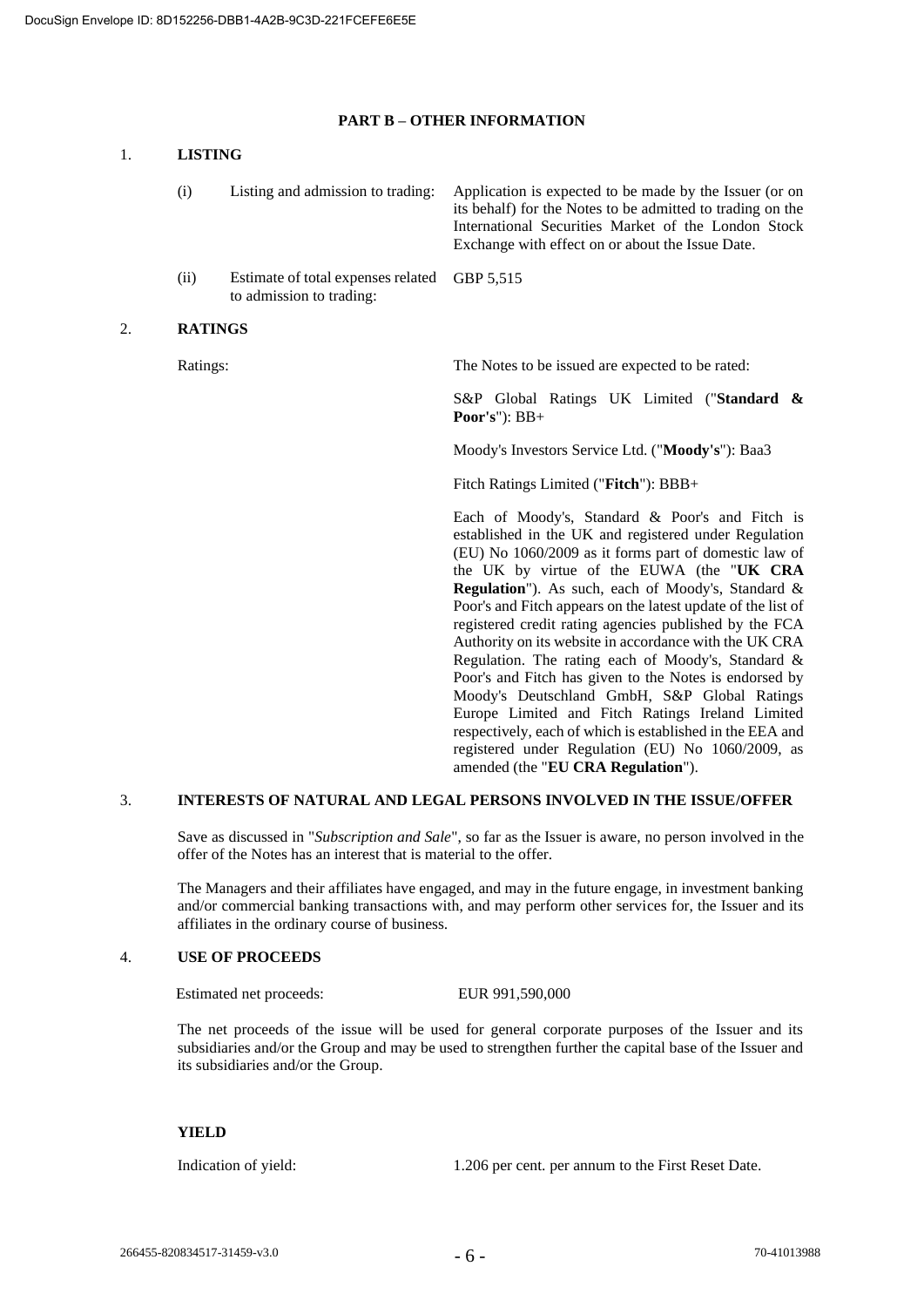The indicative yield to the First Reset Date is calculated at the Issue Date on the basis of the Issue Price. It is not an indication of future yield.

recognition will depend upon the ECB being satisfied that Eurosystem eligibility criteria have been met.

# 5. **OPERATIONAL INFORMATION**

| (i)    | <b>CUSIP</b> Number                                                                                                                                               | Not Applicable                                                                                                                                                                                                                                                                                                                                                                                                                                                                                                                                                                                                                             |
|--------|-------------------------------------------------------------------------------------------------------------------------------------------------------------------|--------------------------------------------------------------------------------------------------------------------------------------------------------------------------------------------------------------------------------------------------------------------------------------------------------------------------------------------------------------------------------------------------------------------------------------------------------------------------------------------------------------------------------------------------------------------------------------------------------------------------------------------|
| (ii)   | ISIN:                                                                                                                                                             | XS2321466133                                                                                                                                                                                                                                                                                                                                                                                                                                                                                                                                                                                                                               |
| (iii)  | Common Code:                                                                                                                                                      | 232146613                                                                                                                                                                                                                                                                                                                                                                                                                                                                                                                                                                                                                                  |
| (iv)   | FISN:                                                                                                                                                             | BARCLAYS PLC/1EMTN 20310322, as updated on the<br>website of the Association of National Numbering<br>Agencies                                                                                                                                                                                                                                                                                                                                                                                                                                                                                                                             |
| (v)    | CFI Code:                                                                                                                                                         | DTFXFR, as updated on the website of the Association<br>of National Numbering Agencies                                                                                                                                                                                                                                                                                                                                                                                                                                                                                                                                                     |
| (vi)   | CINS Code:                                                                                                                                                        | Not Applicable                                                                                                                                                                                                                                                                                                                                                                                                                                                                                                                                                                                                                             |
| (vii)  | <b>CMU</b> Instrument Number:                                                                                                                                     | Not Applicable                                                                                                                                                                                                                                                                                                                                                                                                                                                                                                                                                                                                                             |
| (viii) | Any clearing system(s) other<br>Euroclear,<br>Clearstream<br>than<br>Luxembourg, DTC or the CMU<br>Service<br>and<br>the<br>relevant<br>identification number(s): | Not Applicable                                                                                                                                                                                                                                                                                                                                                                                                                                                                                                                                                                                                                             |
| (ix)   | Delivery:                                                                                                                                                         | Delivery free of payment                                                                                                                                                                                                                                                                                                                                                                                                                                                                                                                                                                                                                   |
| (x)    | <b>Names</b><br>addresses<br>and<br>of<br>additional Paying Agent(s)<br>$($ if<br>any):                                                                           | Not Applicable                                                                                                                                                                                                                                                                                                                                                                                                                                                                                                                                                                                                                             |
| (xi)   | Green Notes:                                                                                                                                                      | N <sub>o</sub>                                                                                                                                                                                                                                                                                                                                                                                                                                                                                                                                                                                                                             |
| (xii)  | Intended to be held in a manner<br>which would allow Eurosystem<br>eligibility:                                                                                   | No. Whilst the designation is specified as "no" at the date<br>of this Pricing Supplement, should the Eurosystem<br>eligibility criteria be amended in the future such that the<br>Notes are capable of meeting them the Notes may then<br>be deposited with one of the ICSDs as common<br>safekeeper, and registered in the name of a nominee of<br>one of the ICSDs acting as common safekeeper. Note<br>that this does not necessarily mean that the Notes will<br>then be recognised as eligible collateral for Eurosystem<br>monetary policy and intra day credit operations by the<br>Eurosystem at any time during their life. Such |

### 6. **DISTRIBUTION**

(i) U.S. Selling Restrictions: Reg. S Compliance Category 2 (ii) Canadian Selling Restrictions: The Notes may be sold only to purchasers purchasing, or deemed to be purchasing, as principal that are accredited investors, as defined in National Instrument 45-106 *Prospectus Exemptions* or subsection 73.3(1) of the *Securities Act* (Ontario), and are permitted clients, as defined in National Instrument 31-103 *Registration Requirements, Exemptions and Ongoing Registrant*